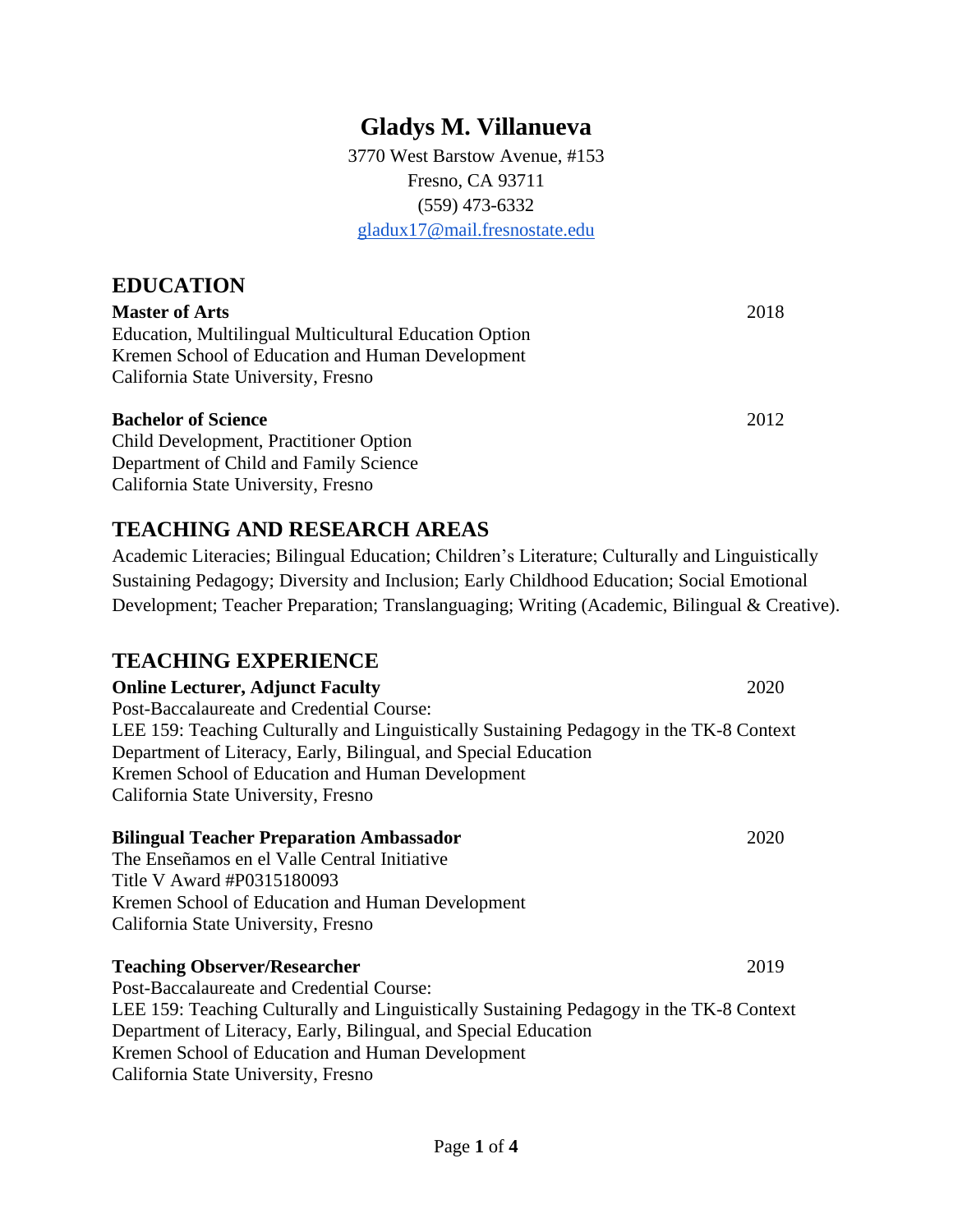| <b>Lead Teacher, Preschool</b>                                                          | 2019      |
|-----------------------------------------------------------------------------------------|-----------|
| Central Valley Children's Services Network                                              |           |
| Early Education Center, Sanger, California                                              |           |
| <b>Lecturer, Adjunct Faculty</b>                                                        | 2018      |
| Post Baccalaureate Credential Course:                                                   |           |
| LEE 159: Teaching Culturally and Linguistically Sustaining Pedagogy in the TK-8 Context |           |
| Department of Literacy, Early, Bilingual, and Special Education                         |           |
| Kremen School of Education and Human Development                                        |           |
| California State University, Fresno                                                     |           |
| <b>Bilingual Teacher Assistant</b>                                                      | 2016-2019 |
| Dual Language Preschool Classroom:                                                      |           |
| Lighthouse for Children Child Development Center                                        |           |
| Fresno County Office of Education                                                       |           |
| Fresno, CA                                                                              |           |
| <b>Preschool Teacher Aide</b>                                                           | 2008-2012 |
| <b>Bluff View Private Preschool</b>                                                     |           |
| Fresno, CA                                                                              |           |
| <b>SCHOLARLY CONFERENCE PRESENTATIONS</b>                                               |           |
| "VOICES: Together in Our Journey"                                                       |           |
| 2019 César Chávez Education Conference                                                  |           |
| Kremen School of Education and Human Development                                        |           |
| California State University, Fresno                                                     |           |
| Fresno, California                                                                      |           |

"*¿Quiénes somos? Identities, spaces, and literatures for justice"* Co-Presented with Josie Bustos Pelayo 25th Annual Multicultural Education Conference 2019 Theme: "Past, Present, Future of Multicultural Education" California State University, Sacramento, College of Education Sacramento, California

*"Wows, Wonders, and Wishes: Exploring 100 Languages of Children"*  2018 César Chavez and Dolores Huerta Education Conference Kremen School of Education and Human Development California State University, Fresno Fresno, California

*"Español: Teaching Strategies in a 50:50 Dual Language Preschool Program"* 2018 Multicultural Education Conference Theme: "Solidarity Now" California State University, Sacramento, College of Education Sacramento, California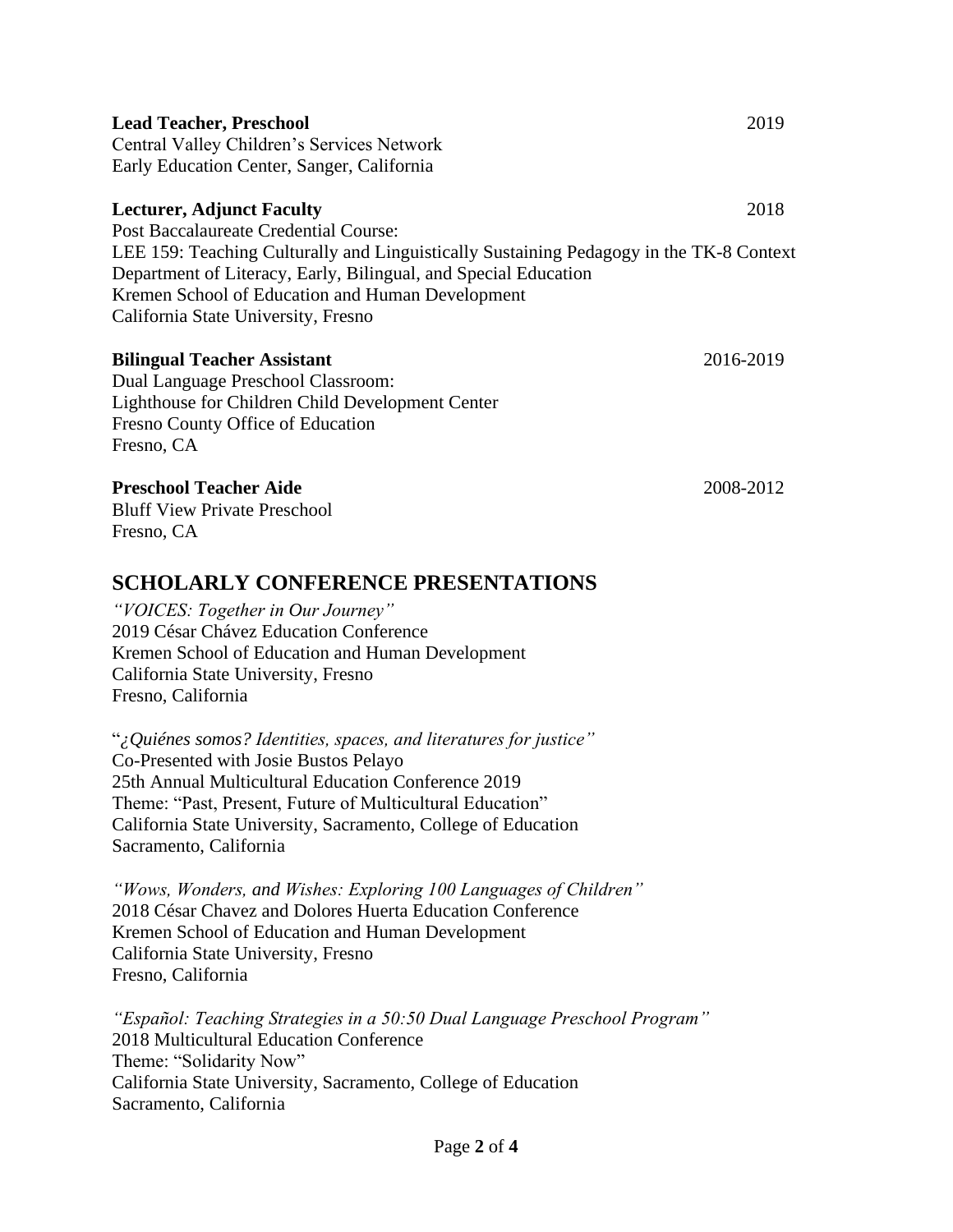## **PUBLICATIONS**

#### **Master's Project Thesis** 2018

*Lighting the Way to Opportunity: Implementing Bilingual Education in Preschool, A Case Study of a 50:50 Dual Language Program in Fresno, CA* Anthony Vang, Project Advisor Kremen School of Education and Human Development California State University, Fresno

# **INTERNATIONAL STUDIES**

#### **Study Group, Teacher Member** 2018

Loris Malaguzzi International Center Reggio Emilia, Italy **Description:** Faculty-led study abroad tour of the city of Reggio Emilia, Italy. Explored studios and interactive displays at the international center. Toured both infant and preschool centers which provided full immersion and observational settings of the Reggio Emilia Approach to Early Childhood Education.

#### **PEPE: Programa de Español para Extranjeros** 2017

Universidad Autónoma de Guadalajara

Guadalajara, Jalisco, México

**Description:** Learned Mexican History and Culture and practiced Spanish in an academic setting. The PEPE Program operates 6 levels of Spanish. Students' language level is evaluated first by taking the online placement test, and second by taking an oral test on arrival. Focused on the integration of the four linguistic skills: listening, speaking, reading and writing. To develop the four language skills: speaking, listening, reading and writing, with a special attention on the oral features of the language. Classes taught by experienced, trained, and certified professors from UDG's Spanish Certification Center.

# **PROFESSIONAL AFFILIATIONS AND COMMUNITY SERVICE**

AmeriCorps, JumpStart Fresno State Arte Américas, Kashian Bilingual Reading and Art Program, Guest Reader Bilingual Educators Student Organization, CSU, Fresno (BESOrg)

• Alumna, Consultant, and Advisor

California Association for the Education of Young Children (CCAEYC)

• Current President, Central California Chapter

Early Childhood Education and Development Club, CSU, Fresno (ECEd) Fresno Language Project, Fresno County Superintendent of Schools (FLP) Little Free Library at the Kremen School, CSU, Fresno, Volunteer Steward The National Association for the Education of Young Children (NAEYC) The National Association to Promote Library & Information Services to Latinos and the Spanish Speaking, REFORMA del Valle Central (REFORMA)